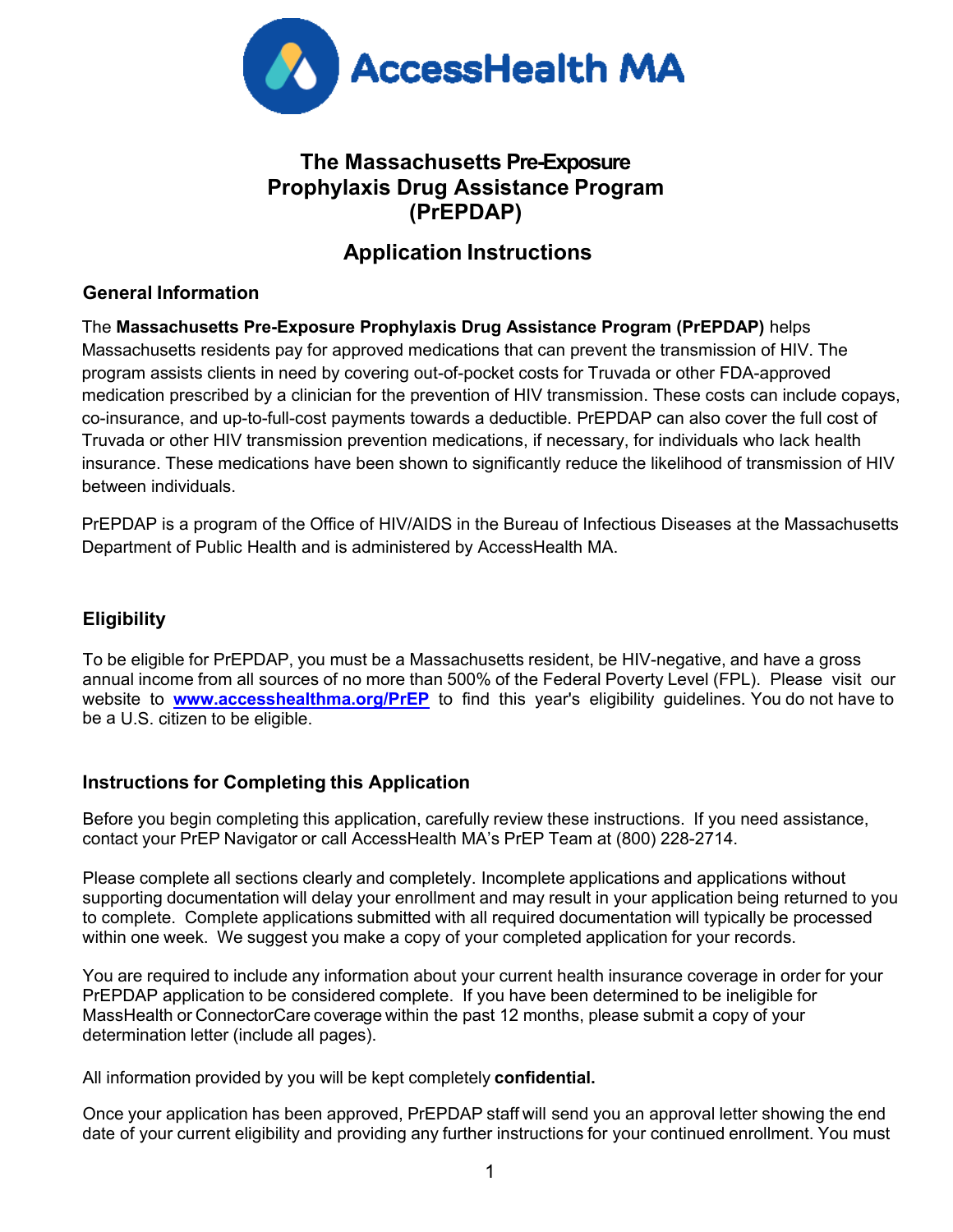recertify to PrEPDAP every year (12 months) in order to remain active in the program.

### **Application Requirements and Specific Instructions**

Section 1: Applicant Information

Question number:

1. List your full name. If you have changed your name since your last application, you must submit legal documentation or a letter from your PrEP Navigator stating the change.

3. Please provide your mother's first name for coding purposes.

4a. PrEPDAP ID #: AccessHealth MA staff will assign a PrEPDAP # for clients enrolling in PrEPDAP for the first time. You may include this number each time you recertify in PrEPDAP.

4b. MDPH PrEPDAP #: For PrEPDAP demonstration sites only, the Massachusetts Department of Public Health has provided code numbers to be assigned by PrEP Navigators for data reporting. Please provide this MDPH PrEPDAP # here.

6. If you don't have a social security number, do not make one up; use "999-99-9999" instead.

7. You are required to submit proof of Massachusetts residency with this application. Submitted documents must match the residential street address provided in this section, include your name, and be dated within the past six (6) months. Examples of acceptable documents include:

- Utility bill
- Paystub/earnings statement
- Lease
- Current driver's license/Massachusetts identification card
- Government assistance mailing (see exceptions below)
- If you are homeless or do not have documentation of residential address available, please submit a letter from your PrEP Navigator verifying your current residential address. All PrEP Navigator letters must be on agency letterhead and must be signed by the PrEP Navigator.
- The following forms of documentation **cannot** serve as proof of residence:
	- Envelopes
	- Tax returns
	- Documents showing only PO boxes
	- Letters from landlords, roommates, family members, or caretakers
	- Client affidavits without the case manager's signature

8. Fill out this field if your mailing address differs from your residential address. **If you do not want to receive mail from PrEPDAP at your mailing address, please be sure to check box 8A.**

12. For the number of legal dependents, do not include yourself.

16. Be sure to indicate whether you would like us to leave a message on your home and/or work/cell voicemail.

17. Please provide your e-mail address only if PrEPDAP staff can communicate with you via e-mail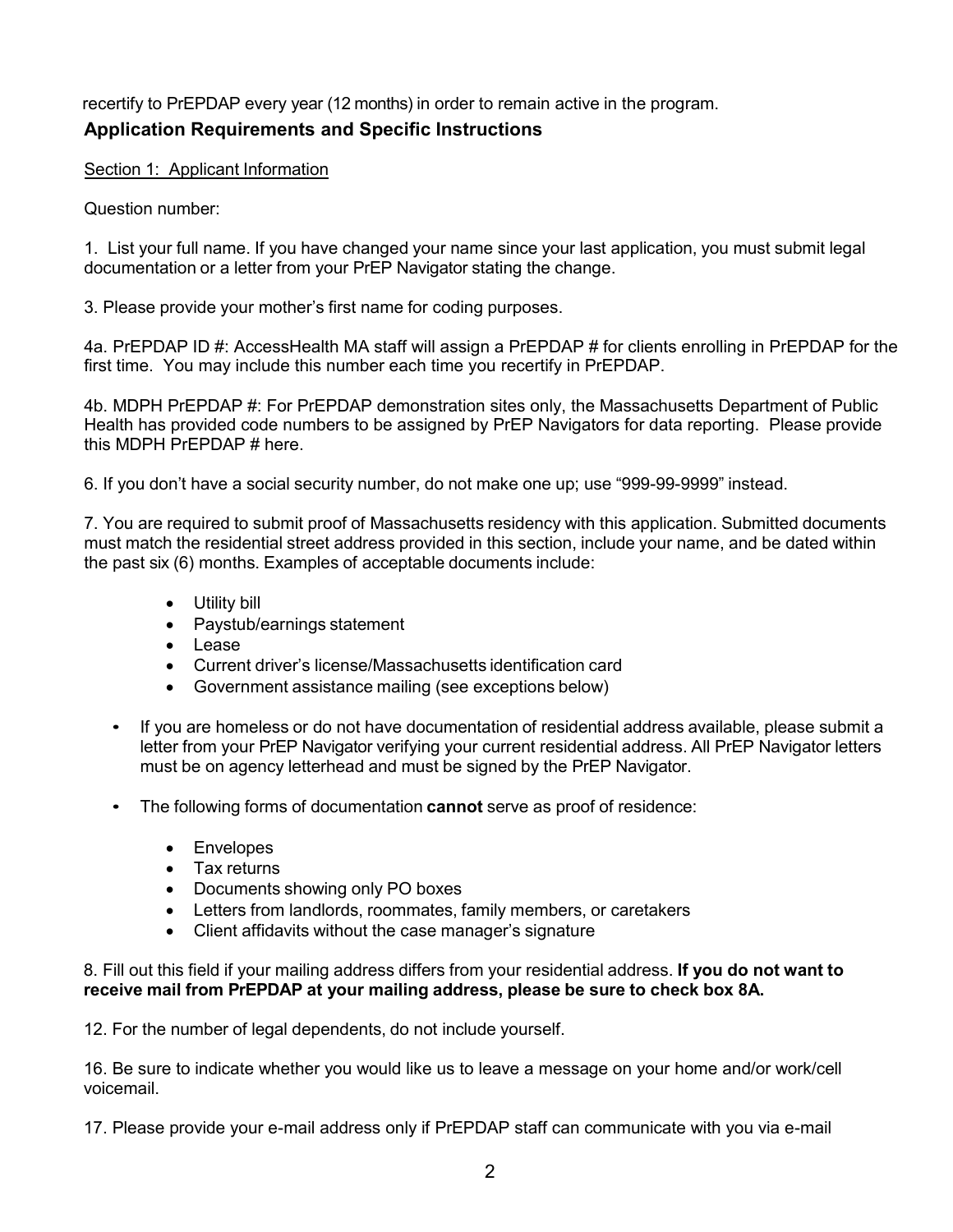about your application and enrollment status.

### Section 2: Income Information

19. Provide an estimate of your annual gross income, before any deductions.

20. Check all sources of income.

You are required to submit proof of all income. Please provide documentation for each source of income checked. Acceptable proof of income may include:

- At least two paystubs from your job, from within the past 3 months, showing gross income for those pay periods
- A copy of your unemployment statement, from within the past 3 months
- Award letters for the current year from SSI/SSDI, TAFDC/EAEDC, long-/short-term disability, and/or Worker's Compensation. (If you do not have copies of recent award letters, recently dated bank statements showing corresponding direct deposit amounts for monthly benefits received are acceptable)
- Monthly pension statements for the current year

If you are working but have no documentation (i.e. paystubs) of your income:

• A letter from your PrEP Navigator stating your weekly, monthly, or yearly gross income and its source

If you have no income:

• A letter from your PrEP Navigator or provider verifying that you have no income and identifying your source of support: i.e. partner, parents, other family members, community resources, etc. All case manager letters must be on agency letterhead and must be signed by the case manager

#### **Please note that you may be required to submit a copy of your most recent federal tax return with all accompanying schedules/forms to PrEPDAP with your application, if requested.**

#### Section 3: Optional Alternate Contact and Signature

22. Complete this section if you would like to authorize someone other than yourself (and your PrEP Navigator, case manager, and/or clinician) to communicate with PrEPDAP staff on your behalf in helping you with your enrollment in PrEPDAP. PrEPDAP staff will not discuss your enrollment with a spouse, friend, partner, or other family member unless this section is completed and signed.

#### Section 4: Provider Information

23. Provide current contact information for your PrEP Navigator. If you checked box 8A, PrEPDAP will send your mail to this PrEP Navigator.

24 - 27. These fields should be completed by your clinician (health care provider). All sections are required to be filled out. Dates of required clinical tests must be included.